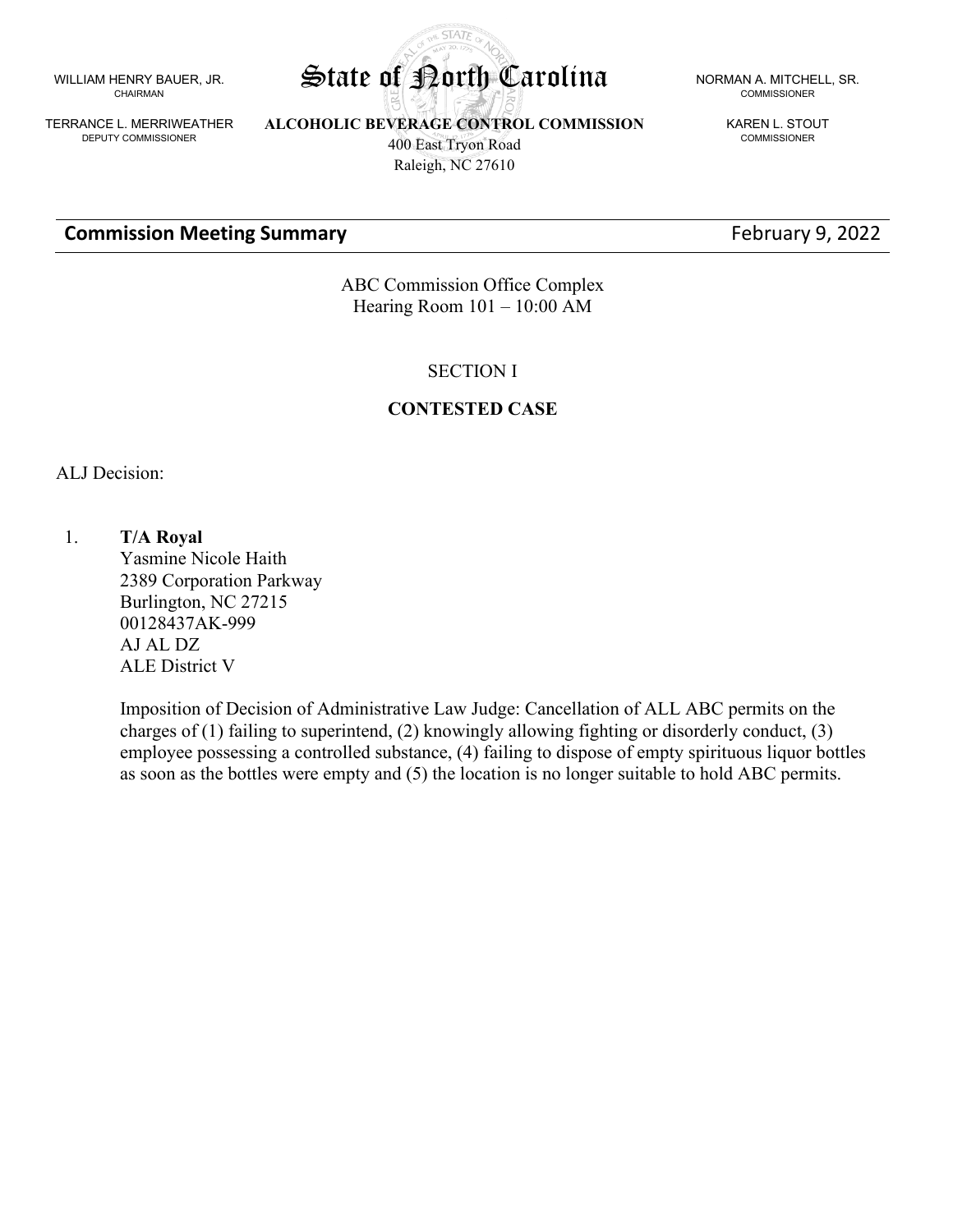#### SECTION II

#### **OFFERS IN COMPROMISE**

Suspension:

2. **T/A Anthony's La Piazza**

APN Pizza Benson, Inc. 206 East Main Street Benson, NC 27504 00281402AJ-999 AJ AL AY Johnston County ABC Board

Offer in Compromise: 10-day suspension, avoided upon payment of \$1,000.00 on the charges of (1) possessing multiple containers of spirituous liquor not bearing mixed beverage tax stamps and (2) failing to deface tax stamp on a bottle once empty.

# 3. **T/A Bond Brothers Beer Company**

Bond Brothers Beer Company, LLC 202 East Cedar Street Cary, NC 27511 00237308CM-999 AE BL DG ALE District IV

Offer in Compromise: 7-day suspension, avoided upon payment of \$750.00 on the charge of allowing possession or consumption of alcohol not authorized by permits.

# 4. **T/A Fairway One Stop 5**

Arisu Enterprise, Inc. 1305 North Liberty Street Winston-Salem, NC 27105 00184522AK-999 AK AM AO ALE District V

Offer in Compromise: 8-day suspension, avoided upon payment of \$800.00 on the charges of (1) dispensing prescription medication without being a licensed pharmacist, (2) selling or transferring glass tubes or splitters without proper records, (3) possessing counterfeit goods for resale and (4) possessing adulterants intended for defrauding a drug or alcohol screening test.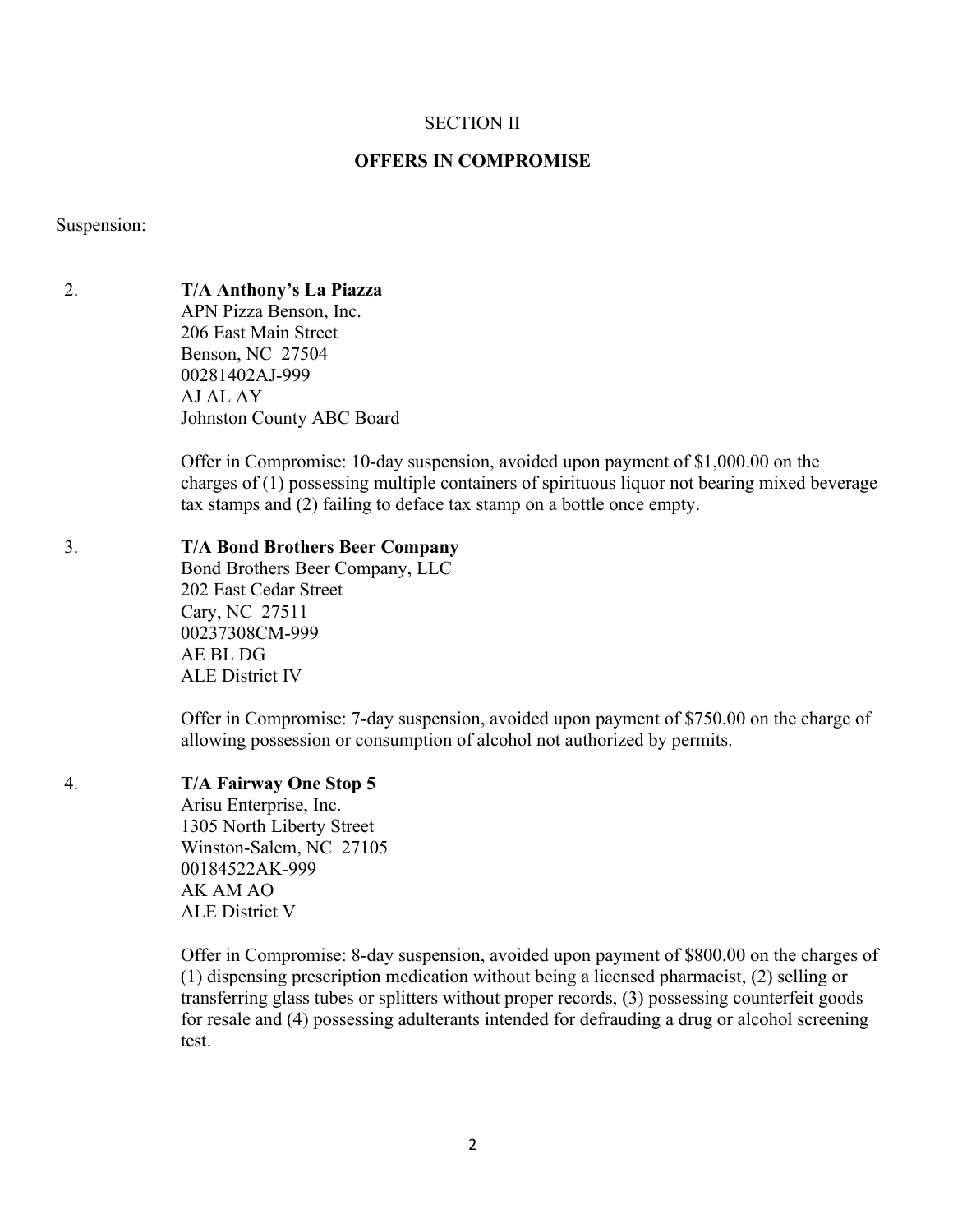# 5. **T/A Hickory Nut Gorge Craft Brewery**

Hickory Nut Gorge Craft Brewery, LLC 461 Main Street Chimney Rock, NC 28720 00246220AJ-999 AJ AL ALE District VIII

Offer in Compromise: 8-day suspension, avoided upon payment of \$800.00 on the charges of (1) performing services after having consumed alcoholic beverages and (2) employee intoxicated.

#### 6. **T/A Hickory Tavern**

T and B Concepts of Wesley Chapel, LLC 6400 Weddington Monroe Road, Suite H Wesley Chapel, NC 28104 00177080AJ-999 AJ AL AY ALE District VI

Offer in Compromise: 13-day suspension, avoided upon payment of \$1,300.00 on the charge of allowing an intoxicated person to consume.

# 7. **T/A Off the Wagon**

MR Entertainment, LLC 22 North Market Street Asheville, NC 28801 00214668AJ-999 AJ AL AN DZ ALE District VIII

Offer in Compromise: 5-day suspension, avoided upon payment of \$500.00 on the charge of performing services after having consumed alcoholic beverages.

# 8. **T/A Peculiar Rabbit**

Jacks Across the Tracks, Inc. 1212 Pecan Avenue Charlotte, NC 28205 00202261AJ-999 AJ AL AN AY Charlotte-Mecklenburg Police Department

Offer in Compromise: 40-day suspension, avoided upon payment of \$4,000.00 on the charges of (1) selling an alcoholic beverage to an underage person, (2) allowing an underage person to possess or consume, (3) failing to deface tax stamp on a bottle once empty and (4) failing to recycle beverage containers.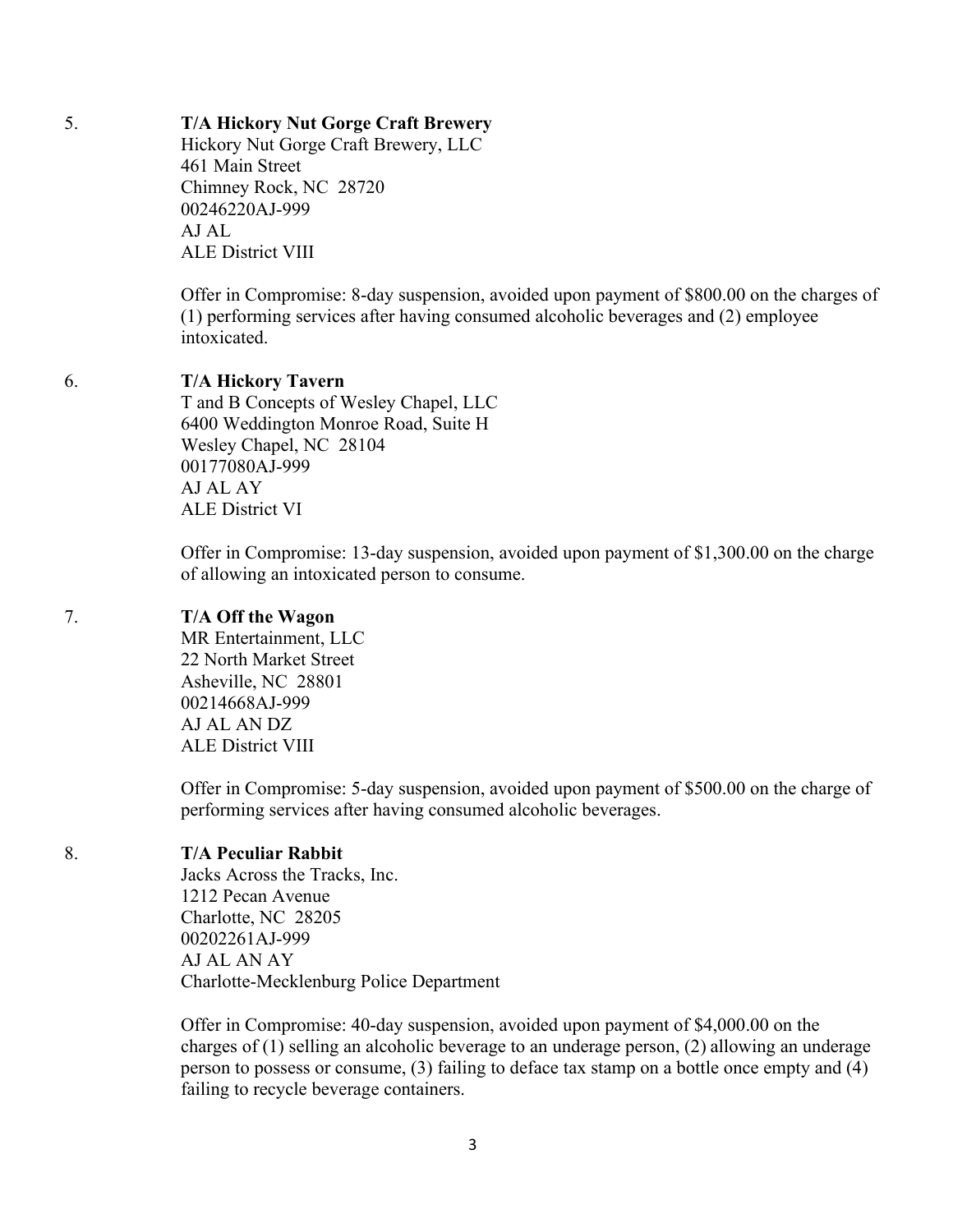# 9. **T/A Shipwrecks Bar and Grill**

Pooly, Inc. 4051 Arendell Street Morehead City, NC 28557 00257469AJ-999 AJ AL AN ALE District I

Offer in Compromise: 75-day suspension, the last 10 days avoided upon payment of \$1,000.00 on the charges of (1) failing to superintend and (2) violating Executive Order restrictions [2 counts].

# 10. **T/A Anna's Pizzeria**

Fuquay-Varina Anna's, Inc. 138 South Main Street Fuquay-Varina, NC 27526 00203501AJ-999 AJ AL AN AL (AV 1/10/22) ALE District IV

Offer in Compromise: 2-day suspension, avoided upon payment of \$200.00 on the charge of allowing possession or consumption of alcohol not authorized by permits.

# 11. **T/A Buffaloe's Watering Hole**

Andrew Scott Buffaloe 4924 Wrightsville Avenue Wilmington, NC 28403 00282805AJ-999 AJ AL AO ALE District I

Offer in Compromise: 5-day suspension, avoided upon payment of \$500.00 on the charge of possessing counterfeit goods for resale.

# 12. **T/A Hattie's Tap and Tavern**

Hippo Industries, LLC 2918 The Plaza Charlotte, NC 28205 00222796AJ-999 AJ AL DZ Charlotte-Mecklenburg Police Department

Offer in Compromise: 5-day suspension, avoided upon payment of \$500.00 on the charge of employee possessing a controlled substance.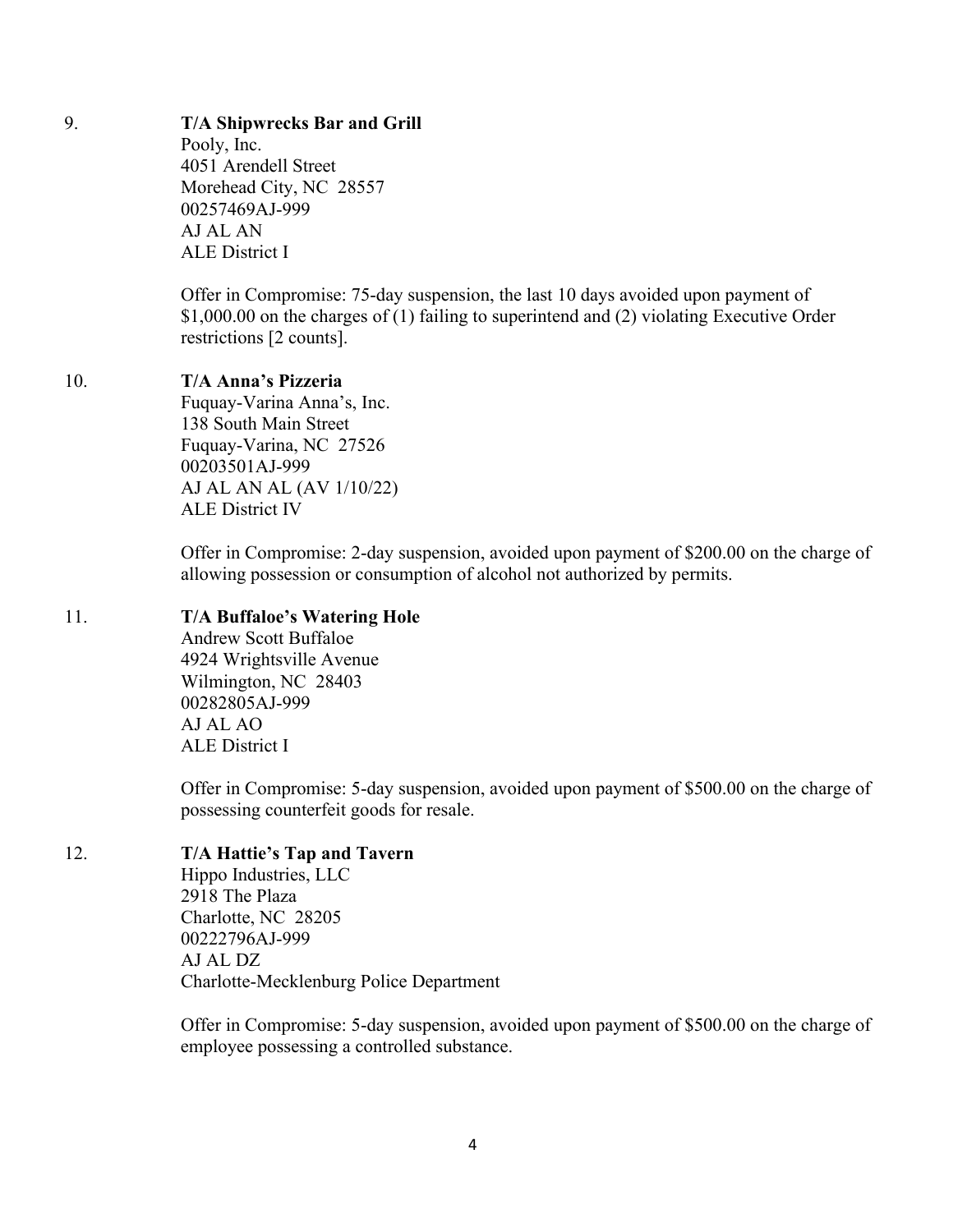#### 13. **T/A Hickory Tavern**

T and B Concepts of Pinehurst, LLC 9735 US 15-501 Hwy, Suite 170 Southern Pines, NC 28374 00178088AJ-999 AJ AL AY Moore County Sheriff's Office

Offer in Compromise: 4-day suspension, avoided upon payment of \$400.00 on the charge of possessing multiple containers of spirituous liquor not bearing mixed beverage tax stamps.

#### 14. **T/A Lucky Stop 23**

Lucky Stop 23 Corporation 2196 Hwy 401 Business Raeford, NC 28376 00270334AK-999 AK AM AO ALE District III

Offer in Compromise: 8-day suspension, avoided upon payment of \$800.00 on the charges of (1) failing to maintain minimum food inventory for off-premises fortified wine permit and (2) failing to keep premises clean and well-lit to avoid undue hazards.

#### 15. **T/A Park N Shop 20**

Kamini, LLC 421 East Chatham Street Cary, NC 27511 00255186AK-999 AK AM AO ALE District IV

Offer in Compromise: 8-day suspension, avoided upon payment of \$800.00 on the charge of allowing consumption at business with off-premise permits.

#### 16. **T/A Park N Shop 3**

Park N Shop 3, LLC 1735 Weeksville Road Elizabeth City, NC 27909 00160864AK-999 AK AM AO ALE District II

Offer in Compromise: 2-day suspension, avoided upon payment of \$200.00 on the charge of selling or transferring glass tubes or splitters without proper records.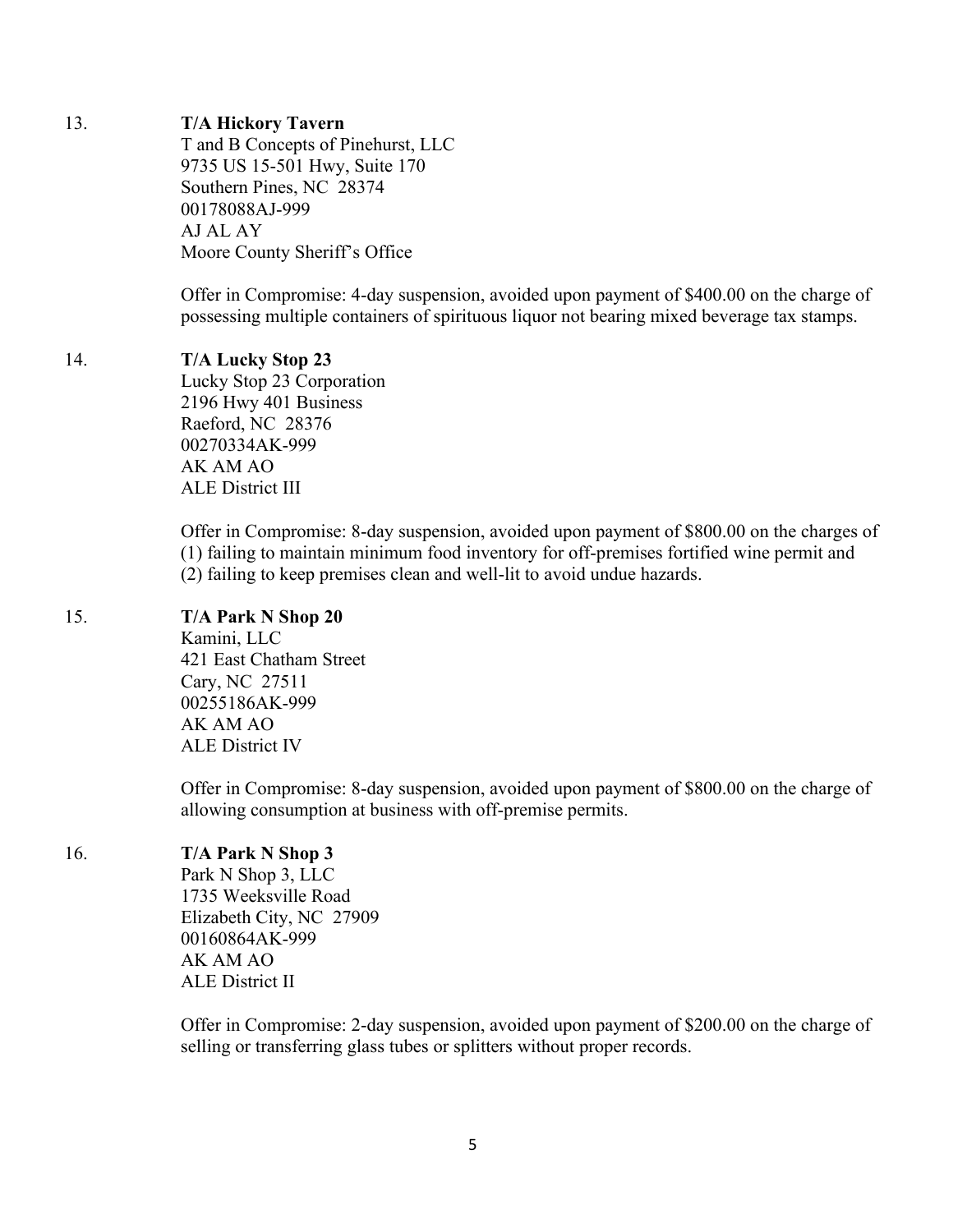#### 17. **T/A Roadrunner Market 6035**

Mountain Empire Oil Company 202 NC Hwy 9 Black Mountain, NC 28711 00250438AK-992 AK AM AO ALE District VIII

Offer in Compromise: 15-day suspension, avoided upon payment of \$1,500.00 on the charge of selling an alcoholic beverage to an underage person.

#### 18. **T/A Sheetz 621**

Sheetz of NC, LLC 1532 Salisbury Hwy Statesville, NC 28677 Q11557-908 AK AM AO ALE District VII

Offer in Compromise: 8-day suspension, avoided upon payment of \$800.00 on the charges of (1) failing to cooperate with a law enforcement officer and (2) failing to cooperate with an inspection.

### 19. **T/A South Fork Sports Bar**

John Marvin Smith, Jr. 16328 NC Hwy 125 Robersonville, NC 27871 55144A-998 AJ AS ALE District II

Offer in Compromise: 10-day suspension, avoided upon payment of \$1,000.00 on the charges of (1) failing to superintend, (2) allowing possession or consumption of alcohol not authorized by permits and (3) selling or possessing spirituous liquor for sale without the proper ABC permit and revenue license.

# 20. **T/A Waterfront Mini Mart**

Mohamed Ali Muhssen 1000 Park Drive Washington, NC 27889 00209765AK-998 AK AM AO ALE District II

Offer in Compromise: 20-day suspension, avoided upon payment of \$2,000.00 on the charge of selling an alcoholic beverage to an underage person.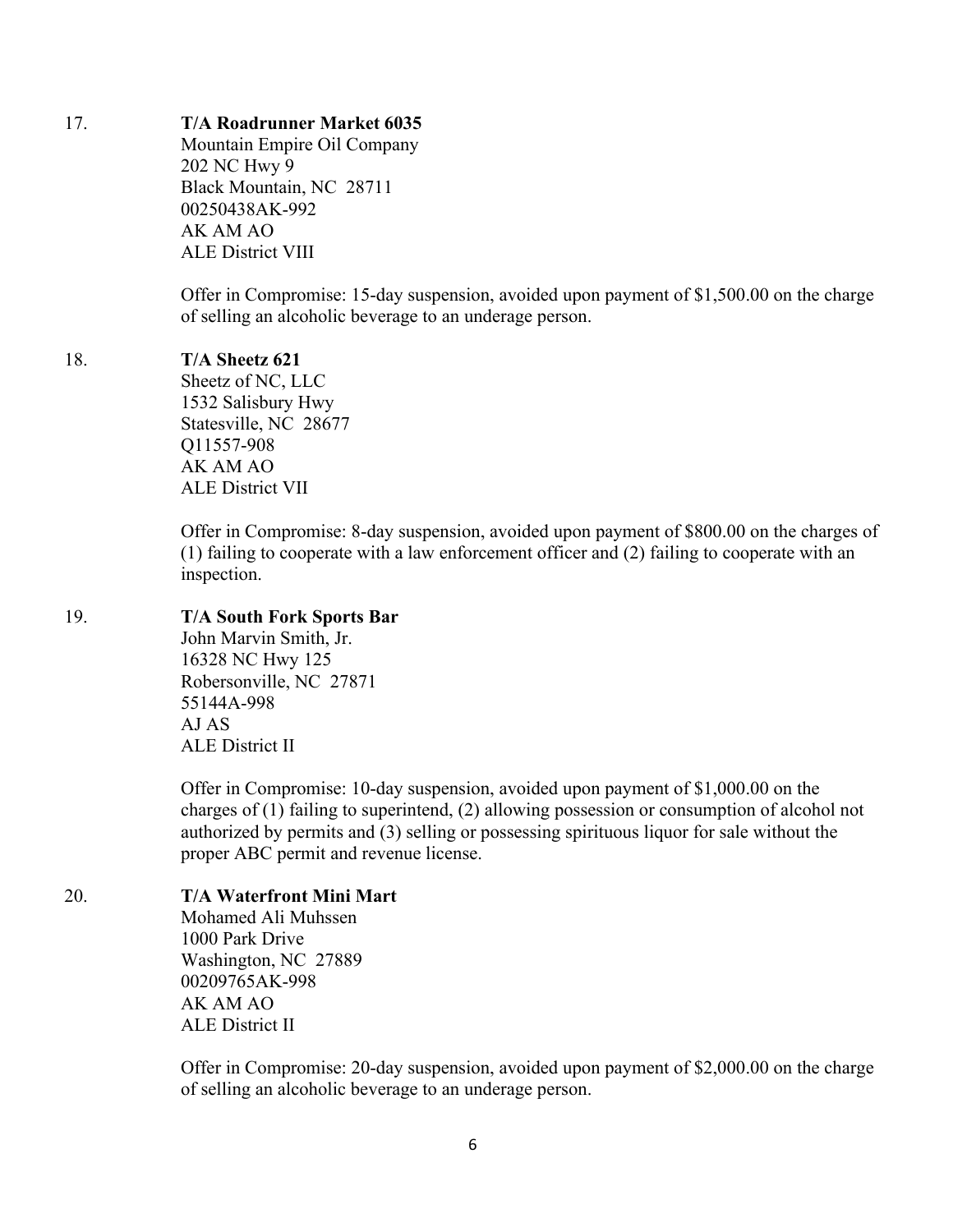#### 21. **T/A Amoco Food Shop Graham**

McLeod Oil Company, Inc. 924 East Harden Street Graham, NC 27253 21160B-995 AK ALE District V

Offer in Compromise: 60-day suspension, the last 55 days avoided upon payment of \$5,000.00 on the charge of selling an alcoholic beverage to an underage person.

#### 22. **T/A Blind Tiger**

Tiger of Greensboro, Inc. 1819 Spring Garden Street Greensboro, NC 27403 00245809AJ-999 AJ AL DZ ALE District V

Offer in Compromise: 10-day suspension, avoided upon payment of \$1,000.00 on charges of (1) failing to clear tables by 2:30 am and (2) allowing consumption of alcohol after/before legal hours.

### 23. **T/A Bowbarr**

Bowbarr, Inc. 705 West Rosemary Street Carrboro, NC 27510 00176525AJ-999 AJ AL AN DZ ALE District IV

Offer in Compromise: 6-day suspension, avoided upon payment of \$600.00 on charge of possessing container of spiritous liquor not bearing a mixed beverage tax stamp while on the licensed premises.

#### 24. **T/A Fainting Goat Brewing Company**

Crazy House Brewing, LLC 102 West Parrish Drive Benson, NC 27504 00232621AJ-998 AJ AL ALE District IV

Offer in Compromise: 20-day suspension, avoided upon payment of \$2,000.00 on charge of selling an alcoholic beverage to an underage person.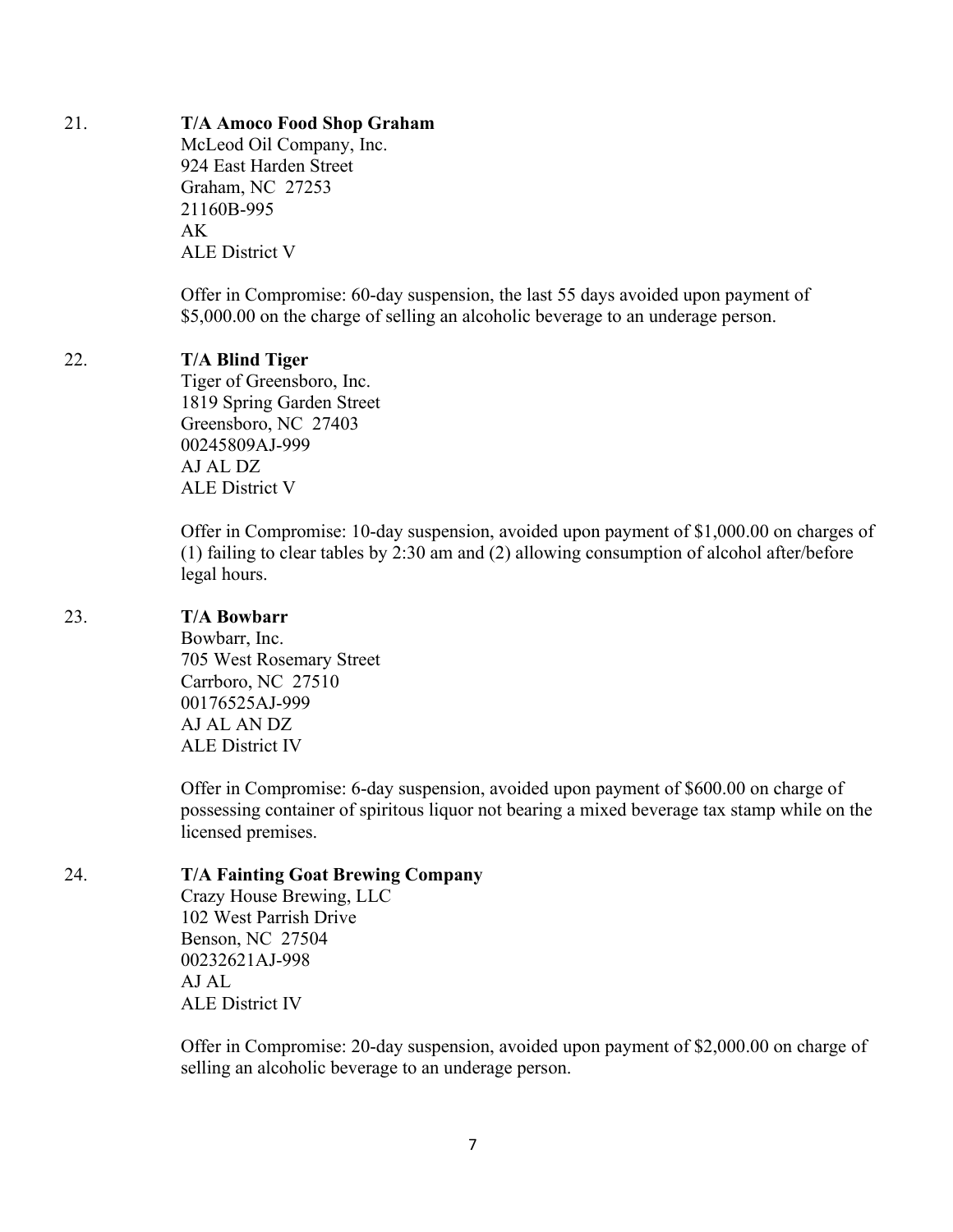# 25. **T/A Food Mart Express**

Safwan Mahube Atiri 303 Spring Avenue Spring Lake, NC 28390 00214744AK-999 AK AO AM ALE District III

Offer in Compromise: 3-day suspension, avoided upon payment of \$300.00 on charge of failing to maintain, on the premises and available for inspection or audit for three years, all records including original invoices related to alcoholic beverages.

#### 26. **T/A H and K Food Mart** AKFT, LLC 321 North Tarboro Road

Raleigh, NC 27610 00202388AK-998 AO AM AK ALE District IV

Offer in Compromise: 5-day suspension, avoided upon payment of \$500.00 on charges of (1) failing to maintain minimum food inventory for off-premise fortified wine permit and (2) failing to keep premises clean and well-lit to avoid undue hazards.

# 27. **T/A Harris Teeter Supermarket 117**

Harris Teeter, LLC 2110 South Estes Drive Chapel Hill, NC 27514 Q11307-914 AK AM AO CE DF ALE District IV

Offer in Compromise: 35-day suspension, avoided upon payment of \$3,500.00 on charge of selling an alcoholic beverage to an underage person.

# 28. **T/A Jackpot Mini Mart**

Jose Benitez 2305 Lee Avenue Sanford, NC 27330 00176590AK-999 AK AO AM ALE District III

Offer in Compromise: 14-day suspension, avoided upon payment of \$1,400.00 on charges of (1) failing to purchase malt beverages or wine only from wholesaler, (2) failing to keep premises clean and well-lit to avoid undue hazards and (3) failing to keep the sales tickets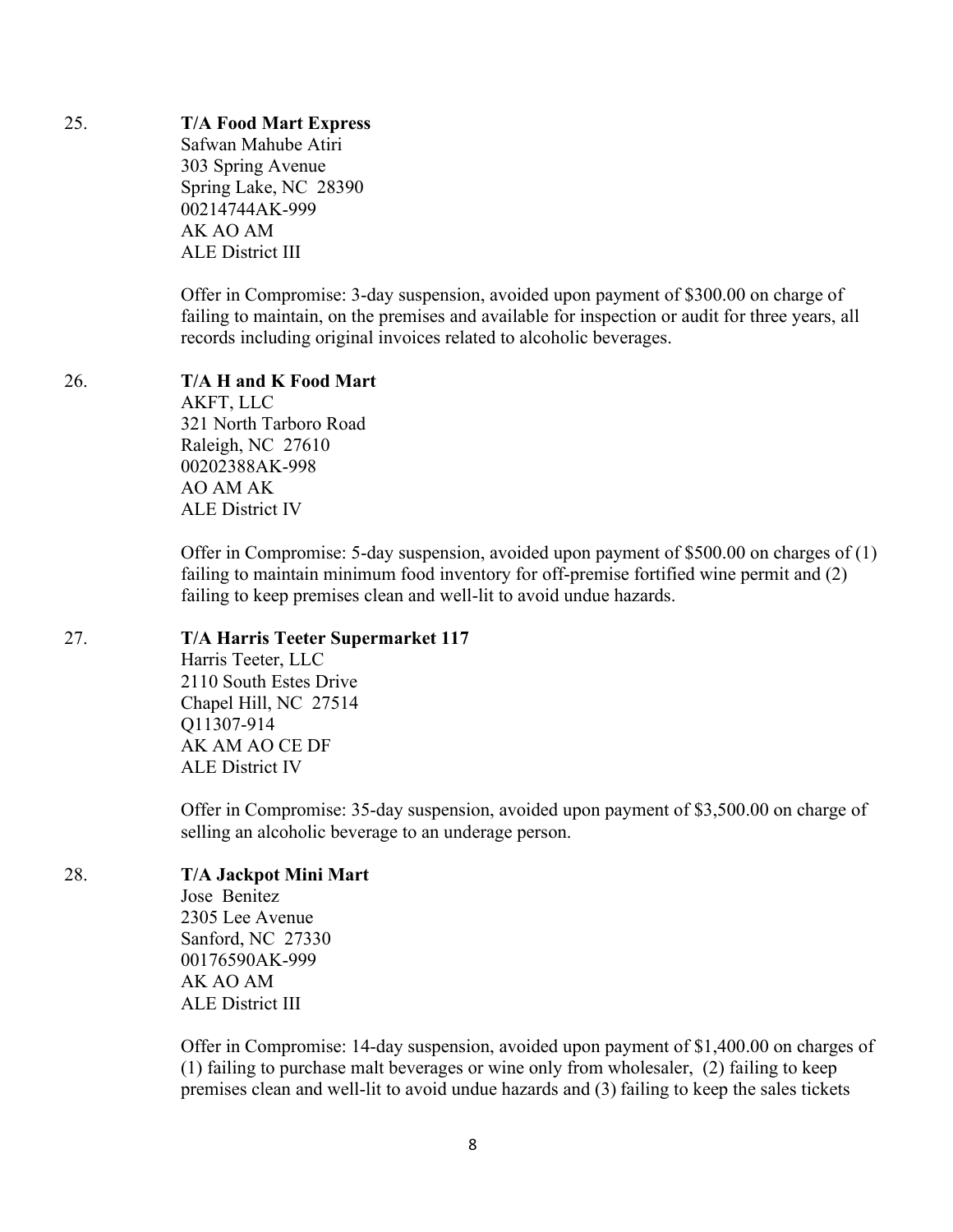and delivery receipts furnished by the wholesaler, as well as all other records of purchases of malt beverages and wine.

# 29. **T/A Jarvis Street Bottle Shop**

Jarvis Street, LLC 211 South Jarvis Street, Suite 106 Greenville, NC 27858 00245558AK-999 AJ DB ALE District II

Offer in Compromise: 20-day suspension, avoided upon payment of \$2,000.00 on charge of selling an alcoholic beverage to an underage person.

# 30. **T/A Longhorn Steakhouse 5608**

Rare Hospitality International, Inc. 2156 South Sterling Street Morganton, NC 28655 Q11565-974 AJ AN AY AL ALE District VII

Offer in Compromise: 5-day suspension, avoided upon payment of \$500.00 on charge of possessing a container of spiritous liquor not bearing a mixed beverage tax stamp while on the licensed premises.

# 31. **T/A Lowes Foods 236**

Lowes Foods, LLC 1020 Mebane Oaks Road Mebane, NC 27302 Q11269-788 AJ AL AO ALE District V

Offer in Compromise: 20-day suspension, avoided upon payment of \$2,000.00 on charge of selling an alcoholic beverage to an underage person.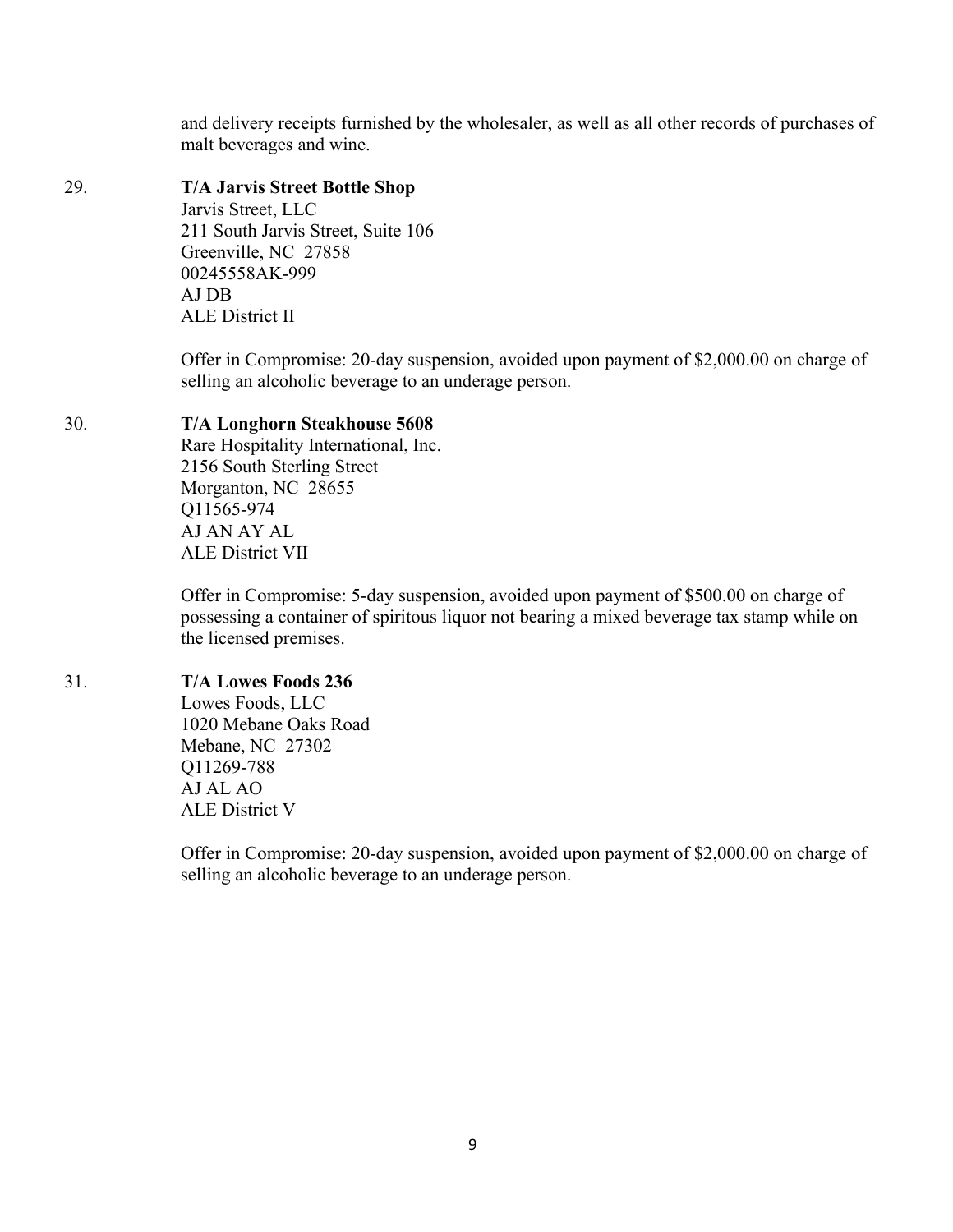# 32. **T/A Mami Noras Chicken**

Palmemo, Inc. 2401 Wake Forest Road Raleigh, NC 27608 00186942AJ-999 AJ ALE District IV

Offer in Compromise: 3-day suspension, avoided upon payment of \$300.00 on charge of failing to purchase malt beverages only from a wholesaler.

#### 33. **T/A Mozingo Rd Food Mart**

Mozingo Rd Food Mart, Inc. 4724 Stantonsburg Road Greenville, NC 27834 00255236AK-999 AK AM AO ALE District II

Offer in Compromise: 20-day suspension, avoided upon payment of \$2,000.00 on charge of selling an alcoholic beverage to an underage person.

#### 34. **T/A Nichols Food Store 8**

Nichols Food Store, Inc. 85 McAdenville Road Belmont, NC 28012 45036B-997 AK AM ALE District VI

Offer in Compromise: 10-day suspension, avoided upon payment of \$1,000.00 on charge of possessing two video gaming machines while upon licensed premises [2 counts].

# 35. **T/A River Street Ale House**

Ale House, Inc. 957 Rivers Street Boone, NC 28607 00263789AJ-999 AJ AL AN AY ALE District VII

Offer in Compromise: 6-day suspension, avoided upon payment of \$600.00 on charges of (1) failing to keep premises clean and well-lit to avoid undue hazards and (2) failing to deface tax stamp once bottle was empty.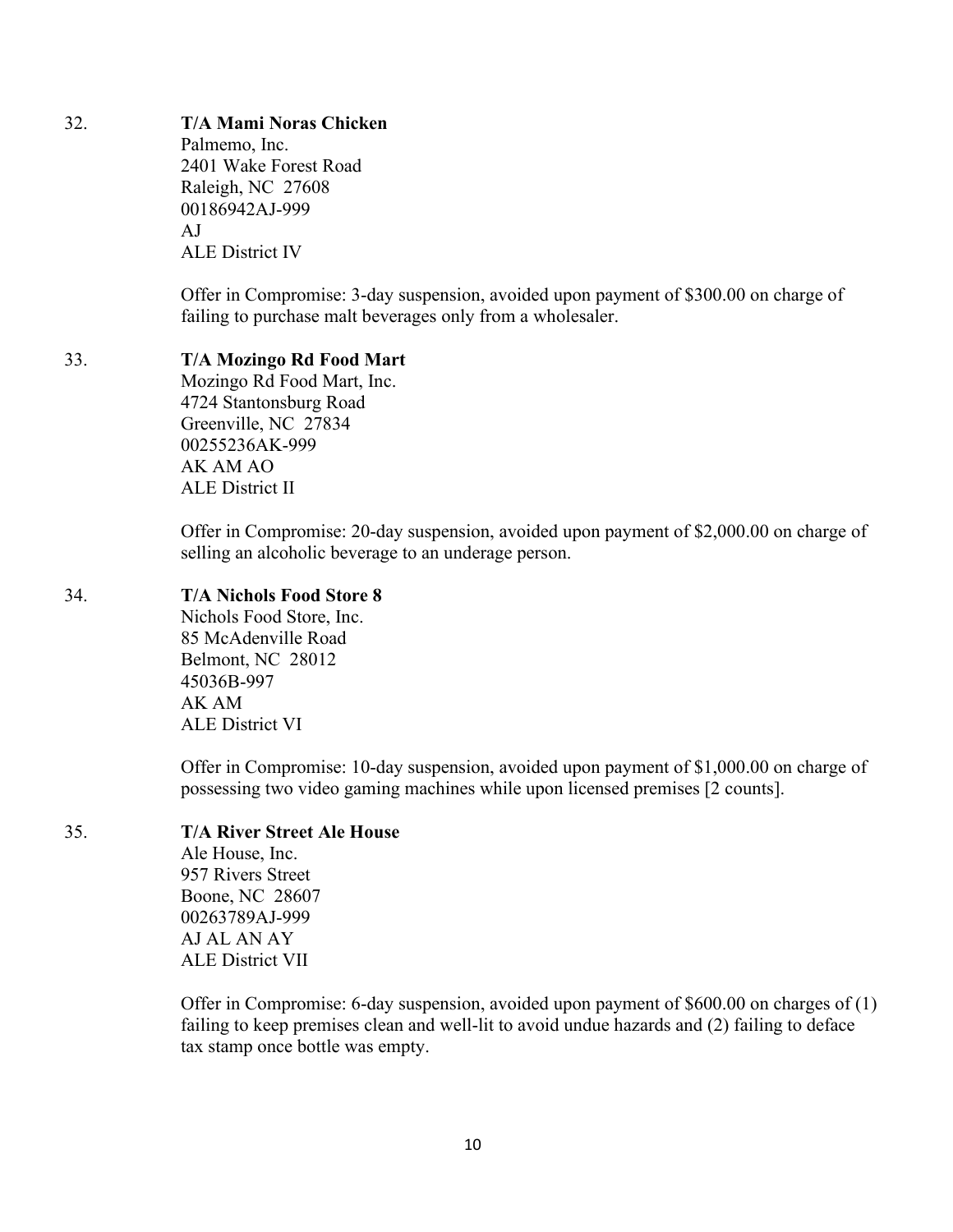# 36. **T/A Tacos Y Burritos California**

Tacos Y Burritos California, Inc. 11538 US 70 Business West Clayton, NC 27520 00267854AJ-999 AJ ALE District IV

Offer in Compromise: 10-day suspension, avoided upon payment of \$1,000.00 on charge of possessing spirituous liquor where not authorized.

# 37. **T/A Xpress Mart 111**

Scora, Inc. 1614 Spring Garden Street Greensboro, NC 27403 00244141AK-994 AK ALE District V

Offer in Compromise: 40-day suspension, avoided upon payment of \$4,000.00 on charge of selling an alcoholic beverage to an underage person [2 counts].

# 38. **T/A Xpress Stop 4**

GMMJ, Inc. 1801 East Dixon Blvd. Shelby, NC 28152 00228487AK-999 AK AM ALE District VI

Offer in Compromise: 20-day suspension, avoided upon payment of \$2,000.00 on charge of selling an alcoholic beverage to an underage person.

# 39. **T/A Yummy Crab**

New Crazy Crab Fourth, Inc. 516 Tyvola Road Charlotte, NC 28217 00279374AJ-999 AJ AL AY ALE District VI

Continued to March